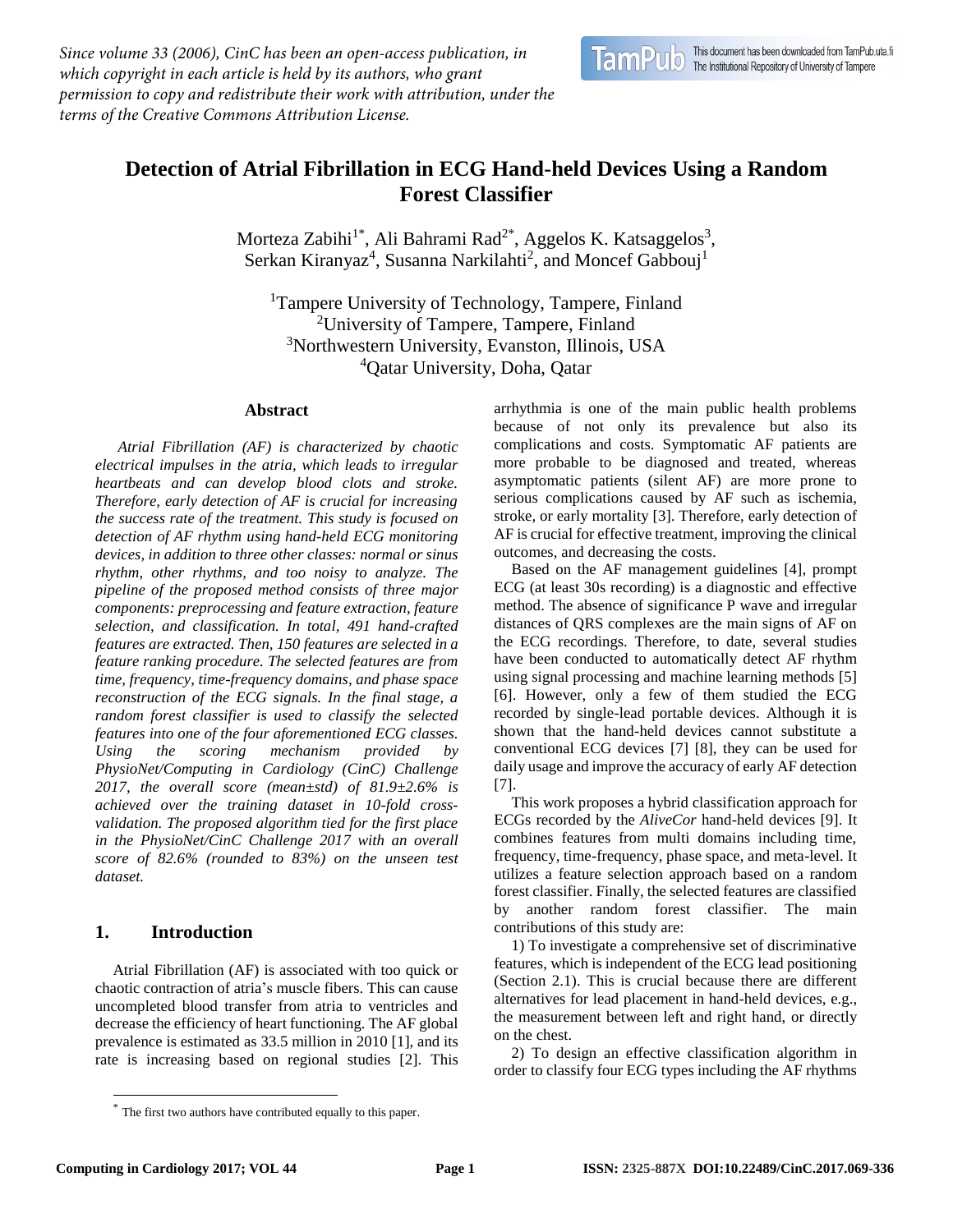#### (Section 2.2).

The proposed algorithm is evaluated over recently released single-lead ECG dataset [9]. In Sections 3 and 4, the results and conclusion are discussed.

# **2. Materials and methods**

For this challenge, 8528 single-lead ECG recordings with sampling frequency of 300 Hz are provided by Physionet/Computing in Cardiology Challenge 2017 [10]. The objective of the challenge is to classify each ECG recording into one of the following classes: healthy (normal), AF, other rhythms, and noisy. More detailed information can be found in [9]. The proposed feature extraction and classification approach will be presented next.

## **2.1. Feature engineering**

First as the preprocessing stage, the quality of the ECG recordings are enhanced based on the sparse derivative decomposition and denoising algorithm [11]. Once the ECGs are denoised and the baseline wander is removed, a set of 491 hand-crafted features is extracted. The extracted features are a combination of base-level (i.e., signal-level) features and meta-level features (i.e., the prediction of the base-level classifiers). Then, a random forest classifier ranks the features in decreasing order of importance. The importance of each feature is evaluated based on the reduction of the entropy. A subset of 150 highest-ranked features is then selected. The selected features are listed as follows:

(1) Base-level time domain and morphological features: The 67 selected features in the time domain are: the average of RR intervals  $(RR)$ ; the coefficient of variation of RR intervals ( $CoefVar(RR)$ ); variance of the P wave amplitudes; mean of kurtosis values of T waves; eigenvalues of the covariance matrix of beats; the correlation coefficients and Rényi entropy [12] of P waves. Furthermore, mean, standard deviation, range, interquartile range (IQR), percentiles of energy, slope and angles of P-QRS-T waves [13], PR intervals, and R amplitudes are extracted.

(2) Base-level frequency domain features: First, the power spectral density of each beat is estimated using Burg's method  $(P)$ . Then, two features are calculated for each beat in different frequency  $(f)$  range (Hz) as follows:

$$
Pf_1 = \frac{\sum_{f=5}^{15} P_f}{\sum_{f=5}^{40} P_f} \tag{1}
$$

$$
Pf_2 = \frac{\sum_{f=1}^{40} P_f}{\sum_{f=0}^{40} P_f} \tag{2}
$$

The average of  $Pf_1$  and  $Pf_2$  in each signal are used as two features in this domain.

(3) Base-level time-frequency domain features: In total, 46 features are selected from this domain. Shannon, Tsallis, and Rényi entropies [12] of the five levels of detail and one level of approximation coefficients obtained by Symlet 4 wavelet are used. These entropy measures are extracted separately from the whole signal, P, and T waves. In addition, the statistical and morphological features of details and approximation coefficients of seven level decomposition, obtained by Daubechies 4 wavelet, are extracted [14]. Moreover, the homogeneity of the ECG signal is defined using continuous wavelet transform (CWT):

$$
Homogeneity = \frac{\sum W_{i,j}}{K}
$$
 (3)

where  $W_{i,j} = P_{i,j} + |i - j|$ ,  $P_{i,j}$  is the probability of bin  $(i, j)$  in CWT space, and K is the number of all bins.

(4) Base-level nonlinear (phase space) features: In phase space representation, 1-D time series are embedded into higher dimensional space in order to reveal their dynamical evolution through time. In this study, we have used different embedding methods of  $RR$  series in order to characterise the different types of arrhythmia. The first feature is defined as if an ellipsoid can be fitted in the 2-D phase space with lag 1 (reconstructed based on Takens' delay embedding theory [15]). The possibility or impossibility of fitting an ellipse representing the geometrical properties of RR's dynamic. Moreover, the local temporal behaviour of the phase space points is analyzed based on co-occurrence matrix [6].

The next selected feature is defined as:

$$
stepping = \frac{\frac{1}{n-2} \sum_{k=1}^{n-2} \sqrt{\left(l_j - l_{j+1}\right)^2 + \left(l_{j+1} - l_{j+2}\right)^2}}{\frac{1}{n} \sum_{j=1}^{n} l_j}, \quad (4)
$$

where  $I_j$  is  $j^{\text{th}}$  point in a 2-dimensional space formed by RRs (horizontal coordinate) and  $\frac{d \text{ RRS}}{dt}$  (vertical coordinate) [16].

Furthermore, two different phase space reconstruction methods, parabolic [17] and triangle [18] mappings, are used. Parabolic mapping is formed by  $RR_i$  and  $(\overline{RR}$  –  $RR_i$ <sup>2</sup> as the horizontal and vertical coordinates, respectively. The coefficients of a fitted second order polynomial in this space are used as descriptive features. Likewise, the perimeter and area of the triangle phase space, which is constructed by  $RR_i$  and  $|(\overline{RR} - RR_i)|$ , are selected as the key characteristics of this domain. In addition, AFEvidence, ATEvidence, and OrgIndex metrics [5] are used.

(5) Meta-level features: these features are the statistical descriptors of the prediction of the base-level classifiers. In this work, we use three base-level classifiers: linear and quadratic discriminant analysis (LDA & QDA), and a random forest with 30 decision trees. These classifiers are then trained on the 20% random subset of the training data to generate the meta-level features for the next level classifier (see Fig.1). This process is discussed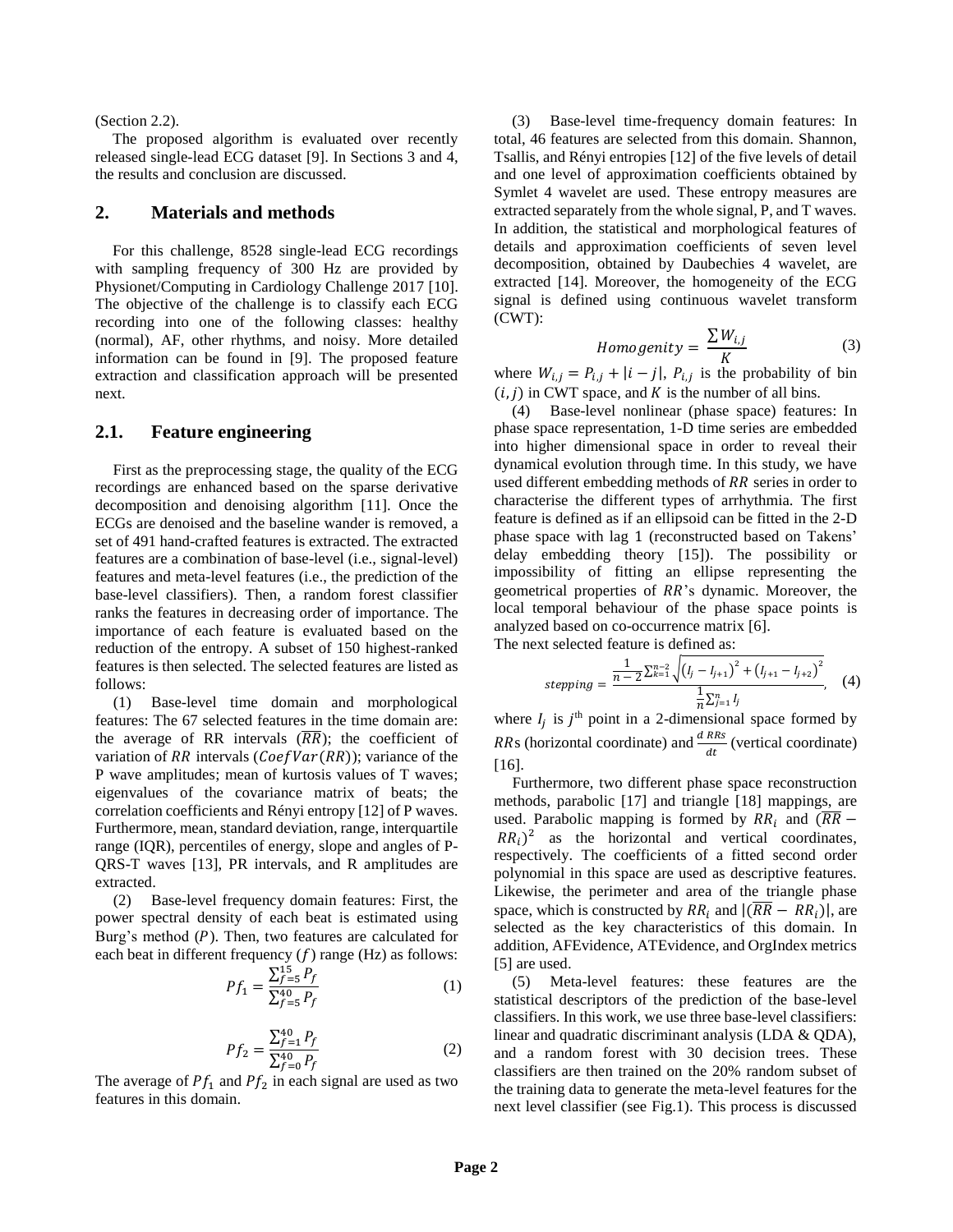

in the following.

The number of abnormal segments in an ECG signal can signify the irregularities with more resolution. For this purpose, first, the signal is windowed into 5s segments with 4s overlap. Once the R, P and T waves are detected in each segment, the following base-level features are extracted:

$$
f_{seq1} = CoeflVar (RR)
$$
 (5)

$$
f_{seq2} = mean(std(T_{wave}))
$$
 (6)

$$
f_{seq3} = \max(\text{mean}(T_{wave}))\tag{7}
$$

$$
f_{seq4} = \sum mean(E_{p_{wave}})
$$
 (8)

$$
f_{seq5} = \sum mean(E_{T_{wave}})
$$
 (9)

where  $E_{p_{wave}}$  and  $E_{T_{wave}}$  are the energy of P and T waves, respectively. In addition, each segment is modelled as an order 4 autoregressive process. The parameters of this model are used as new features  $(f_{seq 6} - f_{seq 9})$ . Then, all nine base-level features are fed into the three aforementioned base-level classifiers. Each classifier is used to generate four posterior probabilities of classes for each 5s segment. The mean and standard deviation of these posterior probabilities are used as meta-level features.

# **2.2. Classification**

In this work, we used a hybrid classification framework in the sense that we combined the base-level and metalevel features to generate the hybrid feature vectors, and then fed them into a single learning algorithm to classify. For this purpose, an (external) random forest classifier is trained over the remaining 80% of the training data by using 500 decision trees and random selection of features at each node creation. We use bagging, i.e. bootstrapped

replicas of the training data, to train each decision tree, and 30 features are randomly selected for each node. Then the entropy measure is used to decide which feature to split on at each node.

#### **3. Results and discussion**

The accuracy of the proposed method is evaluated in 10 fold cross validation manner. Because 20% of data has already been used to train the base-level classifiers, we have used the remaining 80% of the training data for evaluation in order to avoid overfitting. These results are reported in Table 1.

Table 1: Results of the proposed method: the overall score (mean±std) over 80% of the training dataset in 10-fold cross-validation and the overall score on the unseen test dataset.

| <b>Evaluation</b><br>metrics | <b>Training set</b><br>(% ) | <b>Testing set</b><br>(% ) |
|------------------------------|-----------------------------|----------------------------|
| F1n (Normal)                 | $90.49 \pm 0.96$            | 90.87                      |
| F1a (AF)                     | $79.43 \pm 4.52$            | 83.51                      |
| F10 (Other)                  | $75.64 \pm 3.11$            | 73.41                      |
| F1p (Noisy)                  | $61.11 \pm 7.53$            | 50.42                      |
| F1                           | $81.85 \pm 2.57$            | 83                         |

In hand-held devices, each ECG recording typically includes noise and artifacts, low-quality signals, intermediate rhythms, and transitional states between rhythms. The proposed algorithm in this paper only partially handles these difficulties. The sequential classification algorithms such as hidden Markov models (HMM), conditional random fields (CRFs), and recurrent neural networks (RNN) which analyze consecutive windows can be a possible solution for the aforementioned difficulties. They will be investigated in our future work.